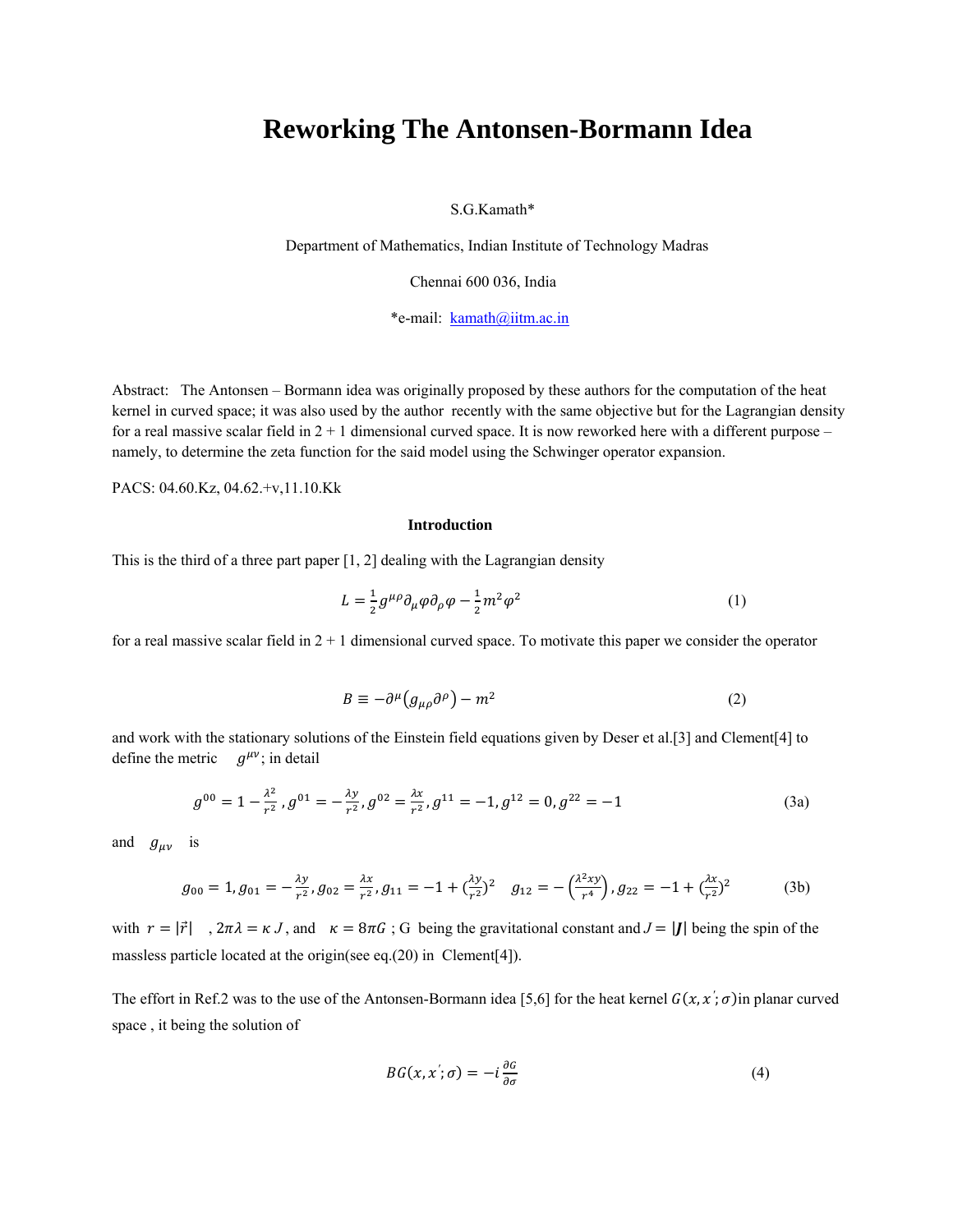with  $G(x, x'; \sigma \to 0) = -i \delta^{(3)}(x - x')$ ; by introducing the vierbeins  $e_a^{\alpha}$  defined by  $g^{\alpha \beta} = \eta^{ab} e_a^{\alpha} e_b^{\beta}$  with  $\eta^{ab}$  = diag(1, -1, -1) one first reworks B as

$$
B = -\eta^{ab}\partial_a\partial_b - m^2 - e_\alpha^m\partial_m(e_a^\alpha)\partial^a \tag{5}
$$

Writing  $G(x, x'; \sigma)$  in terms of the flat space heat kernel  $G_0(x, x'; \sigma)$  as

$$
G(x, x'; \sigma) = G_0 e^{-\frac{1}{2} \int e_\alpha^m \partial_m (e_n^\alpha) dx^n} e^{-T}
$$
 (6)

with  $(\eta^{ab}\partial_a\partial_b + m^2)G_0 = i\frac{\partial G_0}{\partial \sigma}$  and  $G_0(x, x'; \sigma \to 0) = -i\delta^{(3)}(x - x')$ , one then obtains as in Ref.5

$$
\partial^a \partial_a T - \partial^a T \partial_a T + f + 2 \frac{\partial^{\mu} G_0}{G_0} \partial_{\mu} T = i \frac{\partial T}{\partial \sigma}
$$
 (7)

with  $f = \frac{1}{4} (e_\alpha^m \partial_m (e_\beta^\alpha))^2 + \frac{1}{2} \partial^n (e_\beta^m \partial_m (e_\eta^\beta))$ . Since  $G_0 = (4\pi i \sigma)^{-3/2} e^{-i\frac{(x-x')^2}{4\sigma} - im^2 \sigma}$  the ratio in (7) works to  $-i \frac{(x-x')^{\mu}}{\sigma} \partial_{\mu} T$ . With T taken as

$$
T = \frac{\tau_{-1}}{\sigma} + \sum_{k=0}^{\infty} \tau_k \sigma^k
$$

and not as in eq.(24) in Ref.5 to meet the twin requirements of the boundary condition on the heat kernels G and  $G_0$ as  $\sigma \to 0$  thus setting  $\tau_0 = -\frac{1}{2} \int e_a^n \partial_n (e_m^{\alpha}) dx^m$  and retaining the extra term  $-i \frac{(x-x')^a}{\sigma} \partial_a T$  one gets  $\tau_{-1}$  as a solution of

$$
\partial^a \partial_a \tau_{-1} - 2 \partial^a \tau_0 \partial_a \tau_{-1} - i(x - x')^a \partial_a \tau_0 = 0 \tag{8}
$$

with the  $\tau_k$  for  $k \ge 1$  being likewise obtained[2] through the solution of similar coupled partial differential equations. This latter aspect is clearly a disincentive to the above program of obtaining the heat kernel  $G(x, x'; \sigma)$ ; but we believe the idea [5,6] itself is too good to ignore and it is therefore appreciated below from a different point of view .

#### **The reworking**

To elaborate, let's return to the operator B as given in eq.(5) and write it as

$$
B = H_0 + H_I, H_0 \equiv -\eta^{\mu\nu}\partial_\mu\partial_\nu - m^2, H_I \equiv -e_\alpha^m\partial_m(e_\alpha^\alpha)\partial^n
$$
\n<sup>(9)</sup>

We now present two sets of vierbeins  $e^{\mu}_a$  and  $e^a_{\mu}$  that are easily obtained from eqs.(3) above using  $g^{\alpha\beta} = \eta^{ab} e^{\alpha}_a e^{\beta}_b$ and  $g_{\alpha\beta} = \eta_{ab} e^a_{\alpha} e^b_{\beta}$ , together with the respective operator  $H_I$  for each set :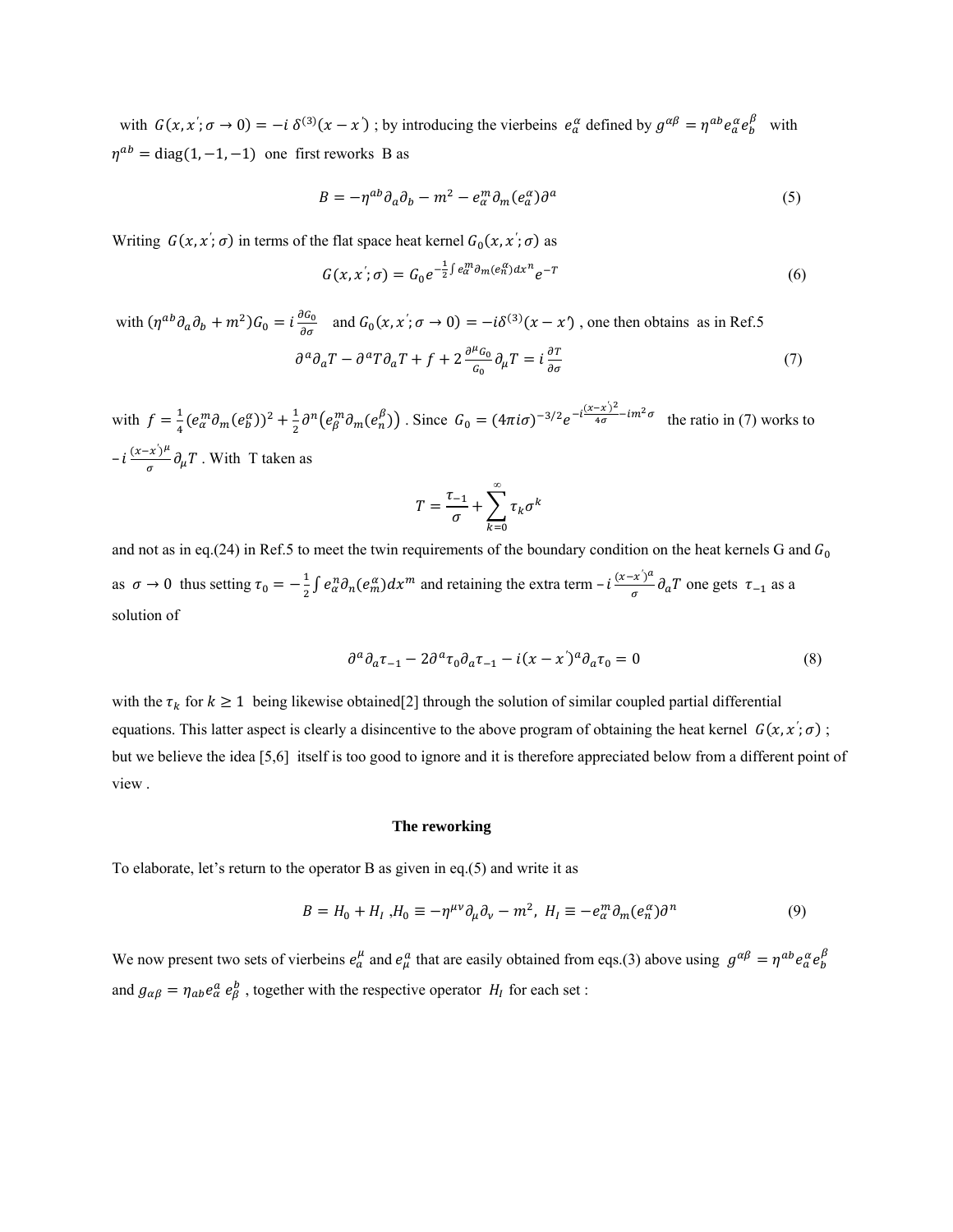$$
e_0^0 = 1, e_1^0 = -\frac{\lambda}{r}, e_2^0 = 0 \qquad e_0^0 = 0, e_1^0 = i, e_2^0 = 0
$$
  
\n**Set 1:**  $e_0^1 = 0, e_1^1 = -\frac{y}{r}, e_2^1 = \frac{x}{r}$   $e_\mu^a$ :  $e_0^1 = -i, e_1^1 = i, \frac{\lambda y}{r^2}, e_2^1 = -i, \frac{\lambda x}{r^2}$   
\n $e_0^2 = 0, e_1^2 = \frac{x}{r}, e_2^2 = \frac{y}{r}$   $e_0^2 = 0, e_1^2 = 0, e_2^2 = 1$   
\n $H_1 = -\frac{1}{r^3} \{x(\lambda + iy)p_1 + (\lambda y - ix^2)p_2\}$  (10a)  
\n $e_0^0 = 1, e_1^0 = \frac{\lambda x}{r^2}, e_2^0 = \frac{\lambda y}{r^2}$   $e_0^0 = 0, e_1^0 = -\frac{i}{\sqrt{2}}, e_2^0 = \frac{i}{\sqrt{2}}$   
\n**Set 2:**  $e_a^\mu$ :  $e_0^1 = 0, e_1^1 = 0, e_2^1 = 1$   $e_\mu^a$ :  $e_0^1 = -i, e_1^1 = \frac{i\lambda y}{r^2}, e_2^1 = -\frac{i\lambda x}{r^2}$   
\n $e_0^2 = 0, e_1^2 = -1, e_2^2 = 0$   $e_0^2 = 0, e_1^2 = -\frac{1}{\sqrt{2}}, e_2^2 = -\frac{1}{\sqrt{2}}$   
\n $H_1 = -\frac{\lambda}{r^4} \{(y^2 - x^2)p_1 - 2xyp_2\}$  (10b)

with  $p_i = -i\partial_i$ , i= 1,2 in eqs.(10). Note that eq.(10a) is linear in  $\lambda$  while the operator  $H_i$  in (10b) is a multiple of  $\lambda$ ; this difference between the two operators in eqs.(10) will be decisive in the sequel.

### **The Schwinger Expansion**

To take up the subject of this paper , we adopt the method of operator regularization – a perturbative expansion introduced by Schwinger[7]to compute amplitudes in quantum field theory in the context of background field quantization. Specifically, we shall use the method of operator regularization [8,9] to attempt a calculation of the ζ(s) function associated with the Lagrangian density in eq.(1). To this end we recall the definition of the ζ function for the operator B following McKeon and Sherry [8]

$$
\zeta(s) = \frac{1}{\Gamma(s)} \int_0^\infty dt \ t^{s-1} \ tr \ e^{-Bt} \tag{11}
$$

with the functional trace being computed in momentum space after Schwinger[7]. For convenience we shall work in Euclidean space below and rewrite eq.(9)as  $B = C_0 + C_1$ , with

$$
C_0 = p_0^2 - m^2 \quad , \quad C_1 = \overline{p^2} + H_I \tag{12}
$$

Since the metric  $q^{\mu\nu}$  in eqs.(3) is time independent it is obvious that

$$
e^{-(C_0+C_1)t} = e^{-C_0t}e^{-C_1t} \tag{13}
$$

The Schwinger expansion [8] is now applied to the second exponential in (13) to get,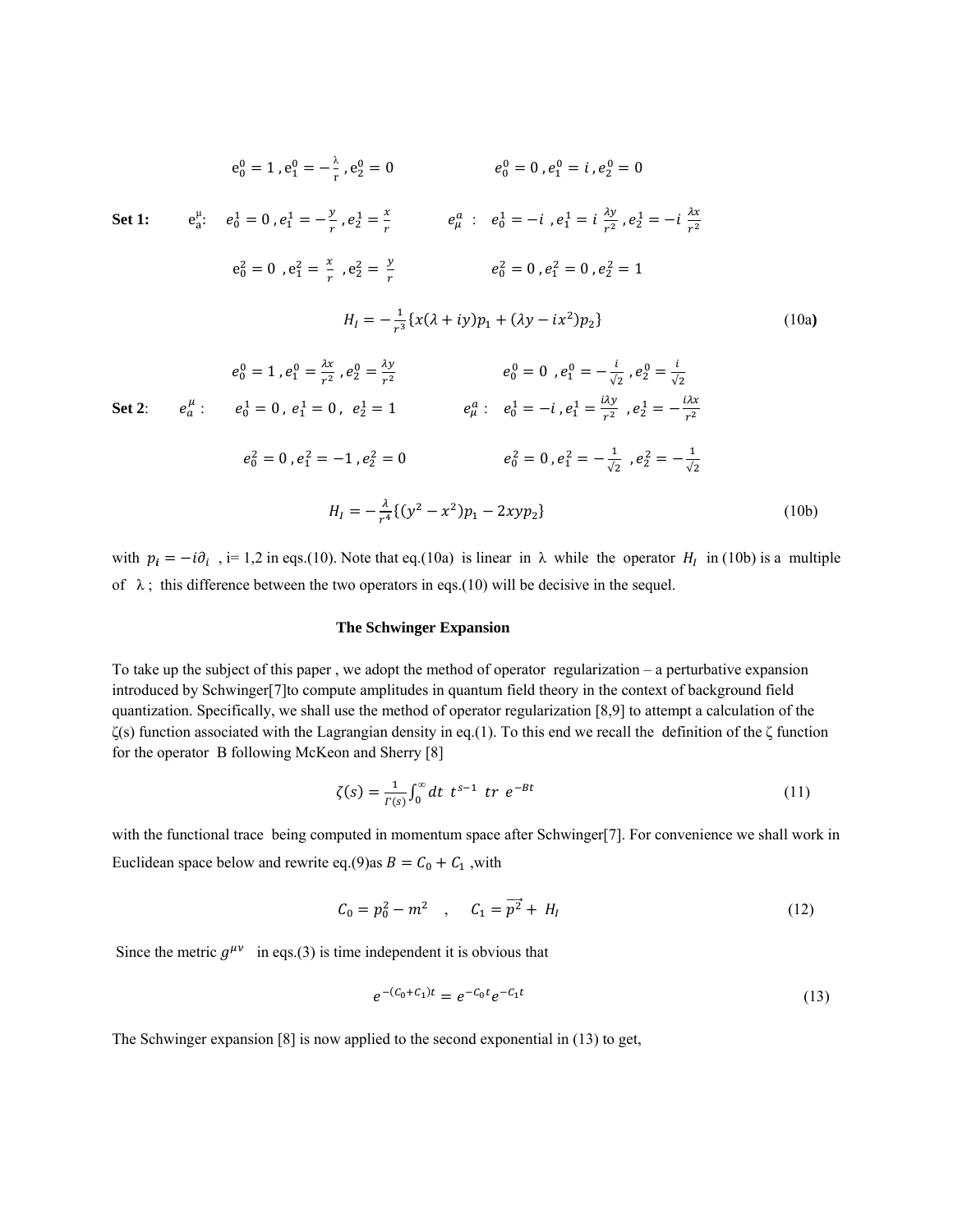$$
e^{-t C_1} = e^{-t p^2} + (-t) \int_0^1 du \, e^{-t (1-u)p^2} H_I \, e^{-t u p^2} + (-t)^2 \int_0^1 u \, du \int_0^1 du_1 e^{-t (1-u)p^2} H_I e^{-t u (1-u_1)p^2} H_I \, e^{-t u u_1 p^2}
$$

$$
+ (-t)^3 \int_0^1 u^2 du \int_0^1 u_1 du_1 \int_0^1 du_2 \, e^{-t (1-u)p^2} H_I e^{-t u (1-u_1)p^2} H_I e^{-t u u_1 (1-u_2)p^2} H_I e^{-t u u_1 u_2 p^2}
$$

$$
+ (-t)^4 \int_0^1 u^3 du \int_0^1 u_1^2 du_1 \int_0^1 u_2 du_2 \int_0^1 du_3 \, e^{-t (1-u)p^2} H_I e^{-t u (1-u_1)p^2} H_I e^{-t u u_1 (1-u_2)p^2} H_I
$$

$$
\times e^{-t u u_1 u_2 (1-u_3)p^2} H_I e^{-t u u_1 u_2 u_3 p^2} + \dots \tag{14}
$$

The scope of this paper is limited to the third order term in  $(-t)$  above with the higher order terms being dealt with in more detail elsewhere. An obvious advantage from the use of (10b) over (10a) in (14) is that it becomes a power series in  $\lambda$  and this favours the use of eq.(10b) for the calculation done below.

Writing the first order term in (14) as

$$
(-t) \int_0^1 du e^{-t(1-u)p^2} \langle p|H_l|p \rangle e^{-t \, u \, p^2} \tag{15}
$$

The matrix element in (15) now becomes,

$$
\langle p|H_1|p\rangle = -\lambda \int \frac{1}{(q_1^2 + q_2^2)^2} \left( \left( q_2^2 - q_1^2 \right) p_1 - 2q_1 q_2 p_2 \right) \tag{16}
$$

with  $q_1$  and  $q_2$  being the two components of the position vector  $\vec{q}$  and  $\int$  being a symbol for  $\int \frac{d^2q}{(2\pi)^2}$ . On integration the first and second terms in (16) yield zero by symmetry ; thus the first order term in (14) is zero. The second order term in (14) is given by

$$
(-t)^2 \int_0^1 u du \int_0^1 du_1 e^{-t (1-u)p^2} \int \langle p|H_I|r \rangle e^{-t u (1-u_1)r^2} \langle r|H_I|p \rangle e^{-t u u_1 p^2} \tag{17}
$$

with  $\vec{r}$  being a two component momentum vector and  $\int$  shorthand for  $\int d^2r$ . As in (16), one gets

$$
\langle p|H_1|r\rangle = -\lambda \int \frac{e^{-i(\vec{p}-\vec{r})\cdot\vec{q}}}{(q_1^2+q_2^2)^2} \{ (q_2^2-q_1^2)r_1 - 2q_1q_2r_2 \} = -\frac{\lambda}{4\pi} \Big\{ r_1 - 2 \frac{(p_2-r_2)(p_2r_1-p_1r_2)}{(\vec{p}-\vec{r})^2} \Big\} \tag{18}
$$

Therefore

$$
\langle r|H_I|p\rangle = -\frac{\lambda}{4\pi} \Big\{ p_1 - 2 \frac{(r_2 - p_2)(r_2 p_1 - r_1 p_2)}{(\vec{r} - \vec{p})^2} \Big\} \tag{19}
$$

With eqs. (18) and (19), (17) is easily determined from the three apparently nonzero momentum integrals:

$$
J_0 \equiv (-2) \int r_1 \frac{(r_2 - p_2)(r_2 p_1 - r_1 p_2)}{(\vec{r} - \vec{p})^2} e^{-ut(1 - u_1)\vec{r}^2} , \quad J_1 \equiv (-2) \int p_1 \frac{(p_2 - r_2)(p_2 r_1 - p_1 r_2)}{(\vec{p} - \vec{r})^2} e^{-ut(1 - u_1)\vec{r}^2}
$$
(20)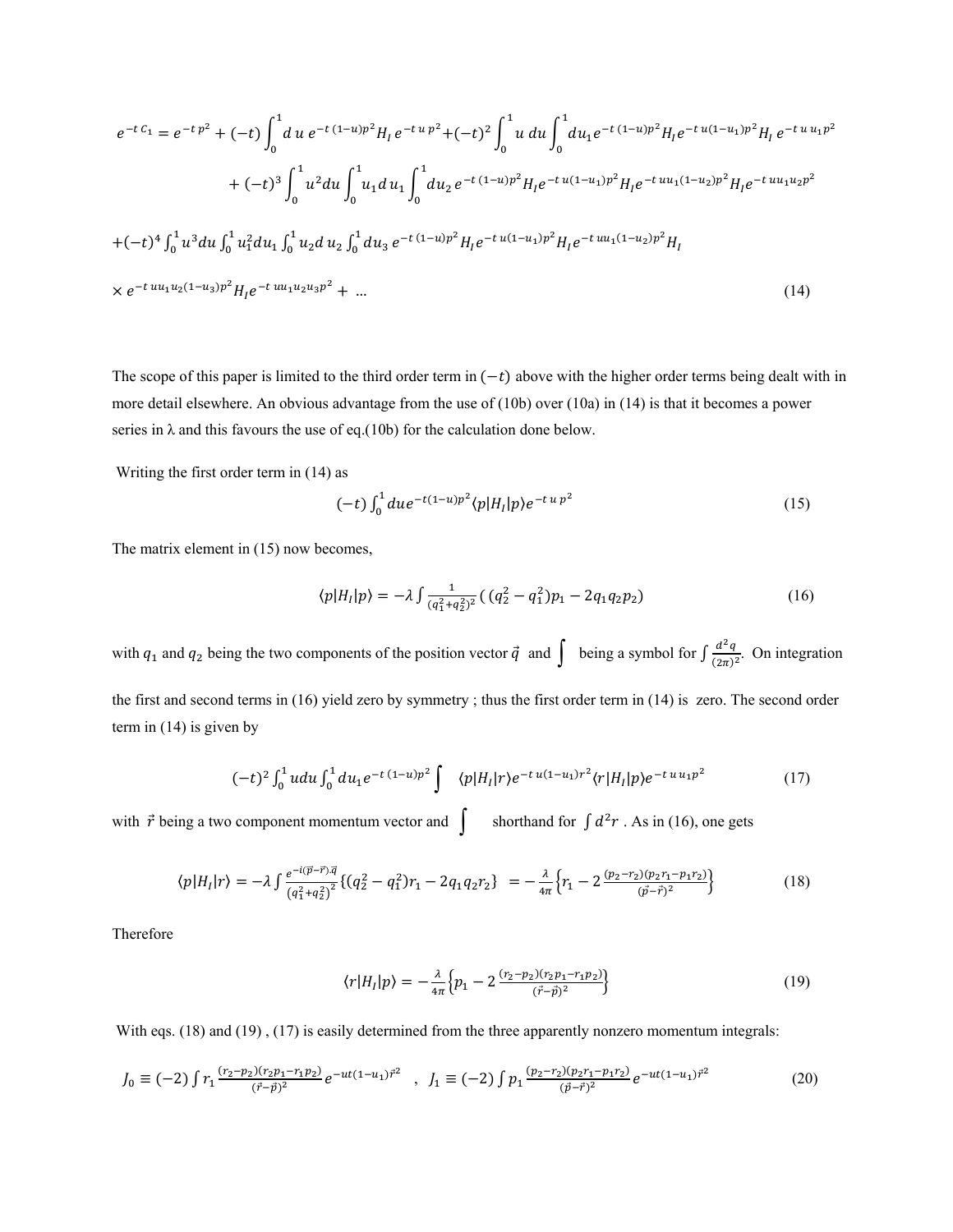and

$$
J_2 \equiv (-2)^2 \int \frac{(r_2 - p_2)(r_2 p_1 - r_1 p_2)}{(\vec{r} - \vec{p})^2} e^{-ut(1 - u_1)\vec{r}^2} \frac{(p_2 - r_2)(p_2 r_1 - p_1 r_2)}{(\vec{p} - \vec{r})^2}
$$
(21)

The integrals in (20) yield

$$
J_0 + J_1 = (-2)^{\frac{\pi}{2}} \int_0^{\infty} d\alpha \, \frac{e^{-\beta \vec{p}^2}}{(\alpha + z)^3} \{ \alpha (p_1^2 - p_2^2) + u(p_1^2 + p_2^2) \} \tag{22}
$$

with  $=\alpha + z$ ,  $z = ut(1 - u_1)$  and  $\beta = \frac{\alpha z}{\alpha + z}$ . Likewise one gets from (21)

$$
J_2 = (-2)^2 \frac{\pi}{2} \int_0^\infty \alpha d\alpha \frac{e^{-\beta \vec{p}^2}}{u^4} \left\{ \vec{p}^2 z^2 p_2^2 + \frac{1}{2} u (3p_1^2 + p_2^2) \right\} \tag{23}
$$

On doing the integration one gets

$$
J_0 + J_1 + J_2 = \frac{\pi}{a} (p_1^2 - p_2^2) e^{-z\vec{p}^2} \left\{ (1 + e^{z\vec{p}^2}) + \frac{2z}{a} (1 - e^{z\vec{p}^2}) \right\}
$$
(24)

with  $a = z^2 \vec{p}^2$ . Note that eq.(22) is antisymmetric to the exchange of  $p_1$  and  $p_2$  and will be further multiplied by  $e^{-c\vec{p}^2}$  – where  $c = t(1 - u(1 - u_1))$  as seen from eq.(17). This will alter (24) to

$$
J_0 + J_1 + J_2 = \frac{\pi}{a} (p_1^2 - p_2^2) e^{-t \vec{p}^2} \left\{ (1 + e^{z\vec{p}^2}) + \frac{2z}{a} (1 - e^{z\vec{p}^2}) \right\}
$$
(24a)

To this order therefore,

$$
e^{-t C_1} = e^{-t p^2} + (-t)^2 (-\frac{\lambda}{4\pi})^2 \pi (p_1^2 - p_2^2) e^{-t p^2} \int_0^1 u du \int_0^1 du_1 \frac{1}{a} \Big\{ (1 + e^{z p^2}) + \frac{2z}{a} (1 - e^{z p^2}) \Big\}
$$
  
= 
$$
e^{-t p^2} \Big\{ 1 + (\frac{\lambda t}{4\pi})^2 \pi (p_1^2 - p_2^2) \int_0^1 u du \int_0^1 du_1 \frac{1}{a} \Big[ (1 + e^{z p^2}) + \frac{2z}{a} (1 - e^{z p^2}) \Big] \Big\}
$$
(25)

with  $a = z^2 \vec{p}^2$ ,  $z = ut(1 - u_1)$ .

**The third order term**: Following (17) it can be written as

$$
(-t)^3 \int_0^1 u^2 du \int_0^1 u_1 du_1 \int_0^1 du_2 e^{-t(1-u)p^2} \int \sqrt{p|H_I|r} e^{-x r^2} \langle r|H_I|q \rangle e^{-z q^2} \langle q|H_I|p \rangle e^{-t u u_1 u_2 p^2} \tag{26}
$$

with the integration now understood as  $\int d^2r d^2q$ ,  $x \equiv tu(1-u_1)$  and  $z \equiv tuu_1(1-u_2)$ . Using eqs.(18) and (19) the product of the matrix elements now becomes

$$
\left(-\frac{\lambda}{4\pi}\right)^3 \left\{r_1 - 2\frac{(p_2 - r_2)(p_2r_1 - p_1r_2)}{(\vec{p} - \vec{r})^2}\right\} \left\{q_1 - 2\frac{(r_2 - q_2)(r_2q_1 - r_1q_2)}{(\vec{r} - \vec{q})^2}\right\} \left\{p_1 - 2\frac{(q_2 - p_2)(q_2p_1 - q_1p_2)}{(\vec{q} - \vec{p})^2}\right\} e^{-xr^2 - zq^2}
$$
\n
$$
(27)
$$

of which only the following four will be apparently non –zero.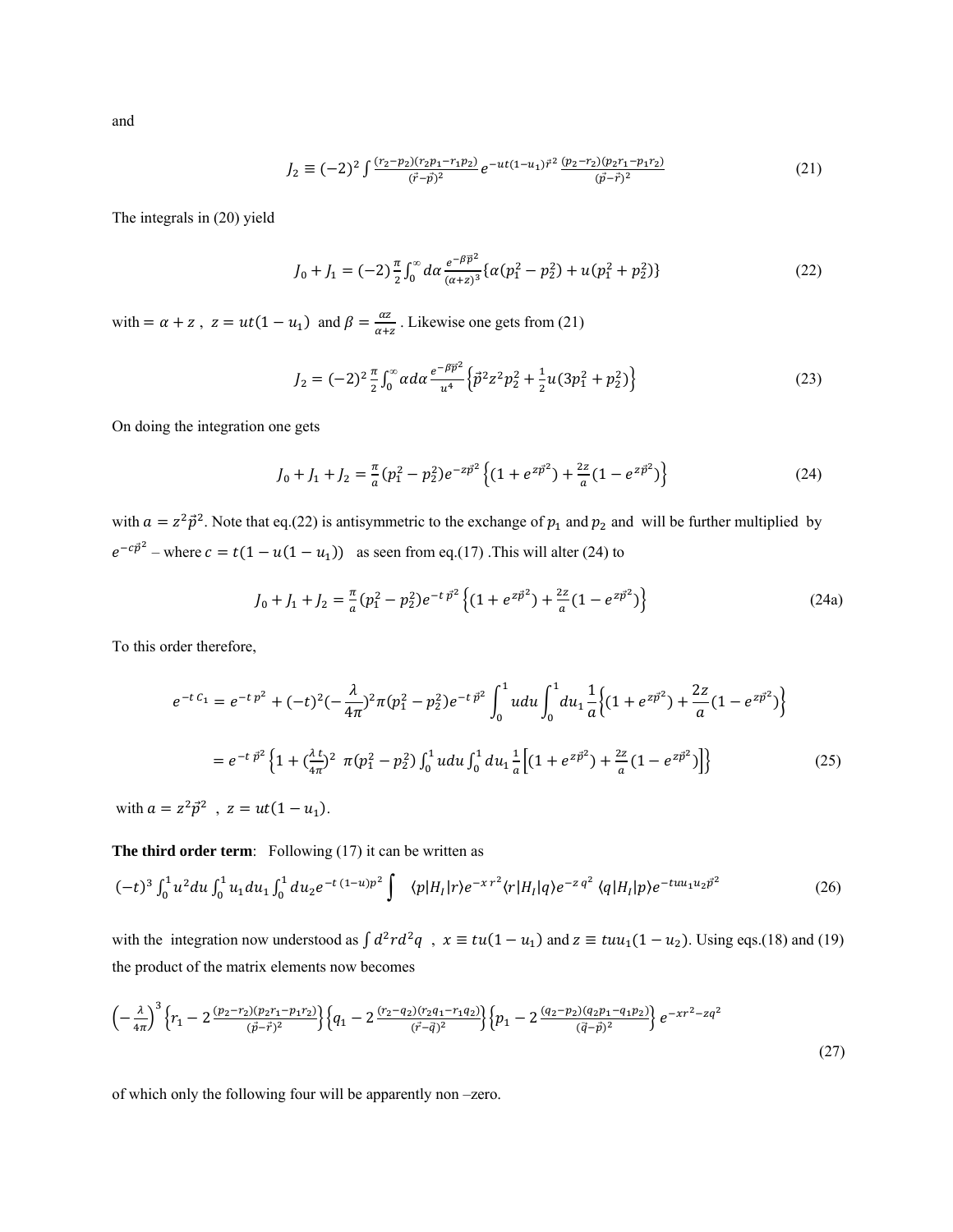$$
K_0 = \left(-\frac{\lambda}{4\pi}\right)^3 (-2)^2 r_1 \frac{(r_2 - q_2)(r_2 q_1 - r_1 q_2)}{(\vec{r} - \vec{q})^2} e^{-xr^2} \frac{(q_2 - p_2)(q_2 p_1 - q_1 p_2)}{(\vec{q} - \vec{p})^2} e^{-z q^2}
$$
(27)

$$
K_1 = \left(-\frac{\lambda}{4\pi}\right)^3 \left(-2\right)^2 q_1 \frac{(p_2 - r_2)(p_2 r_1 - p_1 r_2)}{(\vec{p} - \vec{r})^2} e^{-\chi r^2} \frac{(q_2 - p_2)(q_2 p_1 - q_1 p_2)}{(\vec{q} - \vec{p})^2} e^{-z q^2}
$$
(28)

$$
K_2 = \left(-\frac{\lambda}{4\pi}\right)^3 \left(-2\right)^2 p_1 \frac{(p_2 - r_2)(p_2 r_1 - p_1 r_2)}{(\vec{p} - \vec{r})^2} e^{-x r^2} \frac{(r_2 - q_2)(r_2 q_1 - r_1 q_2)}{(\vec{r} - \vec{q})^2} e^{-z q^2} \tag{29}
$$

$$
K_3 = \left(-\frac{\lambda}{4\pi}\right)^3 \left(-2\right)^3 \frac{(p_2 - r_2)(p_2 r_1 - p_1 r_2)}{(\vec{p} - \vec{r})^2} \frac{(r_2 - q_2)(r_2 q_1 - r_1 q_2)}{(\vec{r} - \vec{q})^2} e^{-\chi r^2} \frac{(q_2 - p_2)(q_2 p_1 - q_1 p_2)}{(\vec{q} - \vec{p})^2} e^{-z q^2} \tag{30}
$$

We begin with  $K_0$  . On integrating over  $\vec{r}$  one gets

$$
K_0 = \left(-\frac{\lambda}{4\pi}\right)^3 \left(-2\right)^2 \frac{\pi}{2} \int_0^\infty d\alpha \, \frac{e^{-\beta \vec{q}^2}}{(\alpha + x)^3} \left\{ \alpha \left(q_1^2 - q_2^2\right) + (\alpha + x) q_2^2 \right\} \frac{(q_2 - p_2)(q_2 p_1 - q_1 p_2)}{(\vec{q} - \vec{p})^2} e^{-z \, q^2}
$$
  
=  $\left(-\frac{\lambda}{4\pi}\right)^3 \left(-2\right)^2 \left(\frac{\pi}{2}\right)^2 \int_0^\infty \int_0^\infty d\mu \, d\alpha \, \frac{e^{-(\beta + z)\vec{p}^2}}{2(\alpha + x)^3} \frac{e^{\sigma \vec{p}^2}}{(\beta + \mu + z)^4} \left\{ x T_1 + \alpha T_2 \right\}$ 

with  $T_1 = p_1 \{6\mu^2 p_2^2 + w(3 - 4\mu p_2^2)\}\;$ ,  $T_2 = p_1 \{2\mu^2 (p_1^2 - 2p_2^2) + w(1 + 2\mu p_2^2)\}\;$ ,  $w = \beta + \mu + z$  and  $\sigma = \frac{(\beta + z)^2}{w}$ ,  $\beta \equiv \frac{\alpha x}{\alpha + x}$ . The integration over  $\mu$  yields,

$$
K_0 = \left(-\frac{\lambda}{4\pi}\right)^3 (-2)^2 \left(\frac{\pi}{2}\right)^2 \int_0^\infty d\alpha \frac{e^{-(\beta+z)\overline{p}^2}}{2(\alpha+x)^3} p_1\{xG_1 + \alpha G_2\}
$$

With  $G_1 = -\left\{\frac{1}{a}2p_2^2 + 3(p_1^2 - 3p_2^2)\frac{1}{a^2p^2}(-1 + e^{a/b}) + \left(\frac{b}{a^2}\right)\left(8p_2^2 + (3p_1^2 - p_2^2)e^{a/b}\right)\right\}$  $G_2 = -\left\{\frac{1}{a}2p_1^2 + 3(p_1^2 - 3p_2^2)\frac{1}{a^2p^2}(-1 + e^{a/b}) + \left(\frac{b}{a^2}\right)\left(8p_2^2 + (3p_1^2 - p_2^2)e^{a/b}\right)\right\}$ 

and  $a = (\beta + z)^2 \vec{p}^2$  . Similarly,

$$
K_{1} = \left(-\frac{\lambda}{4\pi}\right)^{3} (-2)^{2} \frac{\pi}{2} \int_{0}^{\infty} d\alpha \frac{e^{-\beta \vec{p}^{2}}}{(\alpha + x)^{2}} p_{1} q_{1} \frac{(q_{2} - p_{2})(q_{2} p_{1} - q_{1} p_{2})}{(\vec{q} - \vec{p})^{2}} e^{-z q^{2}}
$$
\n
$$
= \left(-\frac{\lambda}{4\pi}\right)^{3} (-2)^{2} \left(\frac{\pi}{2}\right)^{2} p_{1} e^{-(x+z)\vec{p}^{2}} \frac{1}{b} (-1 + e^{x\vec{p}^{2}}) \left\{ \left(-\frac{1}{c}\right) \left(p_{1}^{2} - p_{2}^{2} e^{z\vec{p}^{2}}\right) + \frac{1}{c^{2}} z (p_{1}^{2} - p_{2}^{2}) (1 - e^{z\vec{p}^{2}}) \right\} (32)
$$

with  $b = x^2 \vec{p}^2$  and  $c = z^2 \vec{p}^2$ .

Likewise, with  $\beta \equiv \frac{\alpha z}{\alpha + z}$ 

$$
K_2 = \left(-\frac{\lambda}{4\pi}\right)^3 (-2)^2 \frac{\pi}{2} \int_0^\infty d\alpha \, \frac{e^{-(\beta + x)\vec{r}^2}}{(\alpha + x)^2} p_1 r_1 \frac{(p_2 - r_2)(p_2 r_1 - p_1 r_2)}{(\vec{p} - \vec{r})^2}
$$

$$
= \left(-\frac{\lambda}{4\pi}\right)^3 (-2)^2 \left(\frac{\pi}{2}\right)^2 \frac{p_1}{z^2} (S_1 + S_2)
$$

With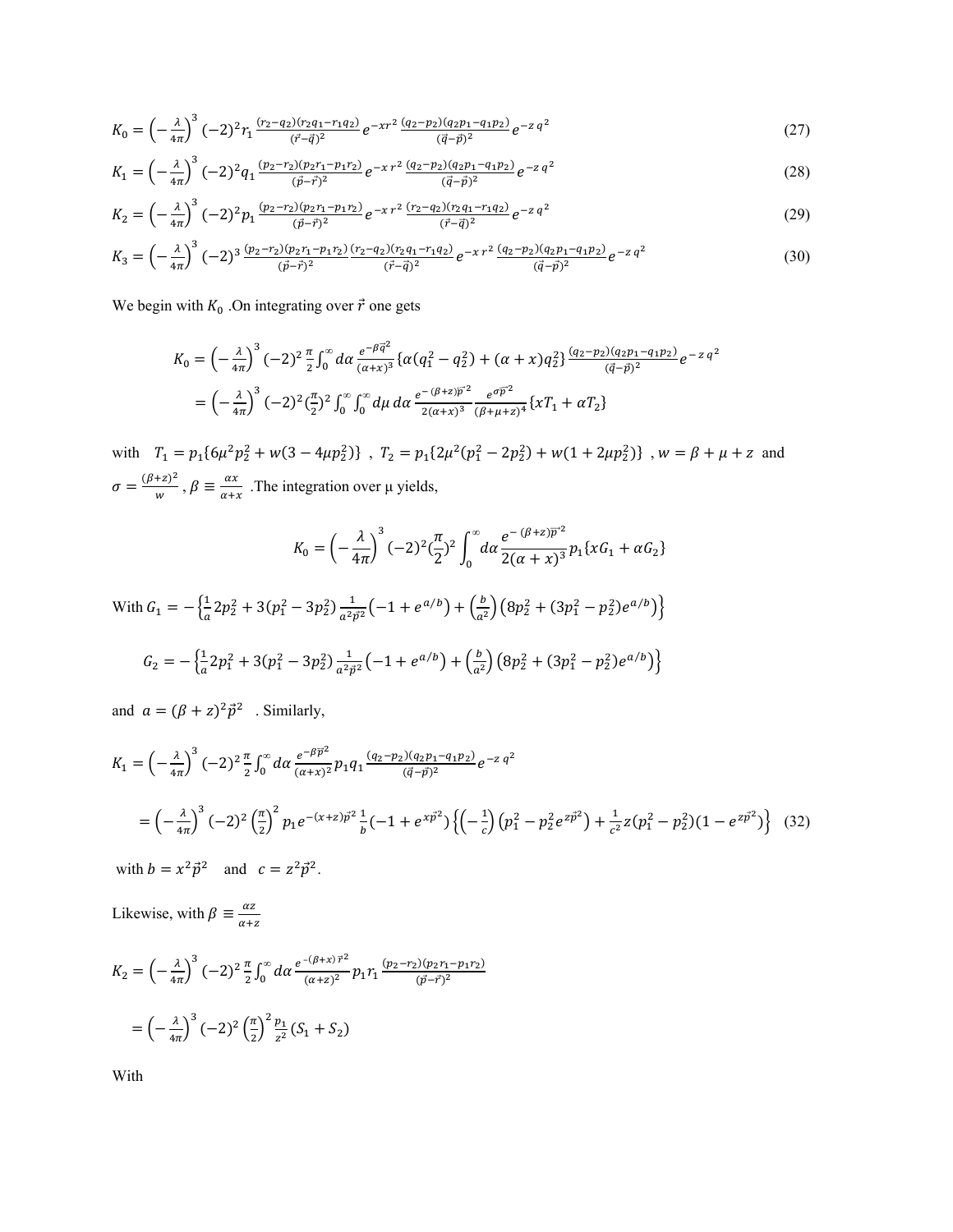$$
S_1 = \int_0^{\infty} d\lambda \ e^{-b/w} \left\{ -\frac{1}{b} \left( p_1^2 - p_2^2 \ e^{b/w} \right) - \frac{1}{b^2} w (p_1^2 - p_2^2) (1 - e^{b/w}) \right\}, w = \lambda + x + z, b = w^2 \vec{p}^2
$$
 (33)

$$
S_2 = \int_0^{\infty} d\lambda \, e^{-c/u} \left\{ -\frac{1}{c} \left( p_1^2 - p_2^2 \, e^{c/u} \right) - \frac{1}{c^2} u \left( p_1^2 - p_2^2 \right) \left( 1 - e^{c/u} \right) \right\}, u = \lambda + x \ , c = u^2 \vec{p}^2 \tag{34}
$$

Finally,

$$
K_3 =
$$
\n
$$
(-\frac{\lambda}{4\pi})^3 (-2)^3 \frac{\pi}{2} \int_0^\infty \int_0^\infty d\alpha d\beta \frac{e^{\overline{w}^2/t}}{t^5} \{t^3 r_2 p_2 \vec{r} \cdot \vec{p} + t^2 B_2 + t B_1 - 8\alpha \beta w_2^2 (r_1 p_2 - r_2 p_1)^2\} \frac{(p_2 - r_2)(p_2 r_1 - p_1 r_2)}{(\vec{p} - \vec{r})^2} e^{-(x + \alpha)\vec{r}^2 - \beta \vec{p}^2}
$$
\n(35)

with  $\vec{w} = \alpha \vec{r} + \beta \vec{p}$  and  $t = \alpha + \beta + z$  and

$$
B_1 = r_2 p_2 (w_1^2 + w_2^2) + 3 w_2 (p_2 r_1 - p_1 r_2) (\beta p_1 - \alpha r_1) + 2 \alpha \beta w_2 (r_2 + p_2) (p_2 r_1 - p_1 r_2)^2
$$

 $B_2 = \frac{1}{2}(3r_1p_1 + r_2p_2) - 2\alpha\beta r_2p_2(p_2r_1 - p_1r_2)^2 - w_2(r_2 + p_2)\vec{r} \cdot \vec{p} - (p_2r_1 - p_1r_2)(\beta p_1 - \alpha r_1)(r_2 + p_2)$ Integrating (35) over  $\alpha$  gives

$$
K_3 = (-\frac{\lambda}{4\pi})^3 (-2)^3 \frac{\pi}{2} \int_0^\infty d\beta \sum_{j=0}^9 C_j e^{-z\vec{r}^2 - \beta(\vec{r} - \vec{p})^2} \frac{(p_2 - r_2)(p_2r_1 - p_1r_2)}{(\vec{p} - \vec{r})^2} e^{-x\vec{r}^2}
$$

with each of the  $C_i$  given below.

We now take up the integration over  $\vec{r}$  with  $C_0$  as an example, it being given by

$$
C_0 = \frac{1}{f} \left[ + \frac{1}{k^2} \left\{ z^2 r_2 p_2 \vec{r} \cdot \vec{p} + \frac{1}{2} k (r_2 p_2 + 3r_1 p_1) + \beta^2 p_1 (p_2 - r_2) a + \beta z [r_2^2 \vec{p}^2 - p_1 p_2 a - p_2^2 \vec{r} \cdot \vec{p}] \right\} e^{f/k} \right]
$$

with  $f = [\beta \vec{p} - k\vec{r}]^2$ ,  $k = \beta + z$  and  $a = r_1p_2 - r_2p_1$ ;

$$
I_0 \equiv \int d^2 r \, C_0 \, e^{-z \vec{r}^2 - \beta (\vec{r} - \vec{p})^2} \frac{(p_2 - r_2)(p_2 r_1 - p_1 r_2)}{(\vec{p} - \vec{r})^2} e^{-x \, \vec{r}^2}
$$

we obtain

defining

$$
I_0 \equiv \frac{\pi}{2} \int_0^\infty d\mu \int_0^\infty \frac{dv}{l^5} e^{m^2 \vec{p}^2/l} \ \left( -A_0 + A_1 \right) e^{-(\beta(\mu\beta + 1) + \nu)\vec{p}^2} + \frac{\pi}{2} \int_0^\infty d\mu \int_0^\infty \frac{dv}{b^4} e^{n^2 \vec{p}^2/b} A_2 e^{-\left\{ \nu + \beta \left( \mu \beta + \frac{z}{k} \right) \right\} \vec{p}^2}
$$
\n(36)

with  $l = (\beta + z)(\mu(\beta + z) + 1) + \nu + x$ ,  $m = \beta(\mu(\beta + z) + 1) + \nu$ ,  $n = \beta\mu(\beta + z) + \nu$  and  $b = \mu(\beta + z)^2 + \nu + x$ ,

$$
A_0 = p_1 \left[ p_2^2 \vec{p}^2 m^3 + l \left( \frac{3}{2} m (p_1^2 - p_2^2) - 2 m^2 p_2^2 \vec{p}^2 \right) + l^2 (m p_2^2 \vec{p}^2 + 2 p_2^2) \right]
$$
  

$$
A_1 = \frac{9 \beta}{l} p_1 \left( -2 m^4 p_2^6 + 3 l m^2 p_2^2 \vec{p}^2 + l^2 \left( p_1^2 + \frac{3}{2} \vec{p}^2 - 2 m p_2^2 \vec{p}^2 \right) \right)
$$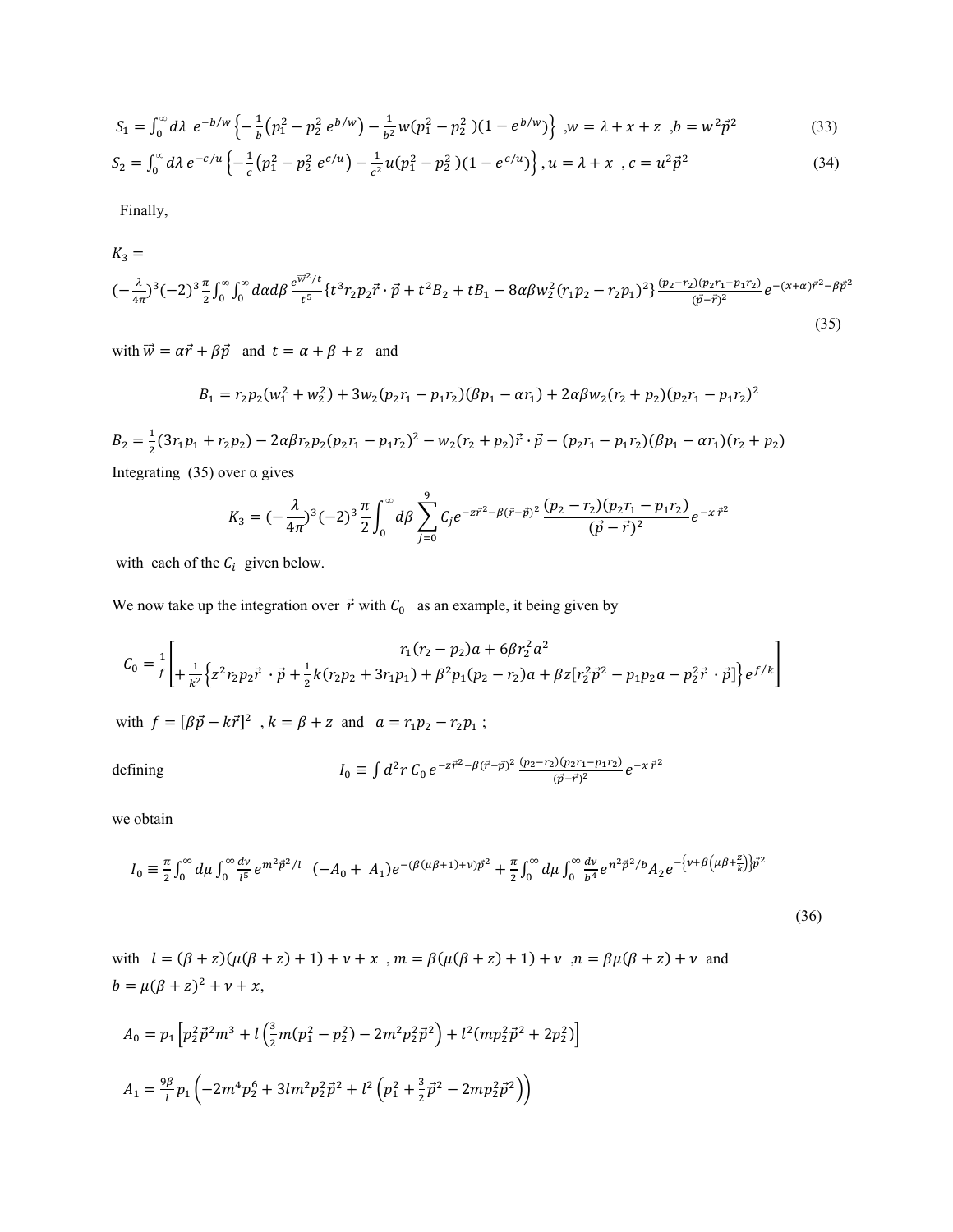$$
A_2 = p_1 \frac{1}{k^2} \Big[ z^2 \{ 2n^2 p_2^2 \vec{p}^2 + bp_2^2 [1 - n(2p_2^2 + p_1^2)] \} + bk \Big( \frac{1}{2} n(3p_1^2 - p_2^2) + bp_2^2 \Big) \Big] + p_1 \frac{1}{k^2} \Big[ \beta^2 \Big\{ n^2 p_2^2 \vec{p}^2 + b \Big[ \frac{1}{2} (3p_1^2 + p_2^2) - 2np_2^2 \vec{p}^2 \Big] + b^2 p_2^2 \vec{p}^2 \Big\} + \beta z \vec{p}^2 \Big\{ \frac{3}{b} n^2 p_2^2 + \Big( 3 - \frac{1}{4} np_2^2 \Big) - bp_2^2 \Big\} \Big]
$$

Similarly, with

$$
C_1 = \frac{1}{f^2} \Biggl\{ \Biggl[ \frac{1}{2} (3r_1 p_1 + r_2 p_2) + \beta \{p_2 \vec{r} \cdot \vec{p} (r_2 - p_2) - p_2 (p_1 + r_1) a - 2a^2\} + 2 \beta^2 a^2 p_2 (p_2 - 7r_2) \Biggr] \\ + e^{f/k} \Biggl[ -\frac{1}{2} (3r_1 p_1 + r_2 p_2) + \beta (-2a^2 - ap_2 r_1 + r_2 p_2 [\vec{p}^2 + 3\vec{r} \cdot \vec{p}]) + 2 \beta^2 a^2 p_2 (p_2 + r_2) \Biggr] \Biggr\}
$$

we define

$$
I_1 \equiv \int d^2 r \, C_1 \, e^{-z \vec{r}^2 - \beta (\vec{r} - \vec{p})^2} \frac{(p_2 - r_2)(p_2 r_1 - p_1 r_2)}{(\vec{p} - \vec{r})^2} e^{-x \, \vec{r}^2}
$$
\n(37)

to get

$$
I_1 = \frac{\pi}{2} \int_0^\infty \mu \, d\mu \int_0^\infty dv \frac{e^{m^2 \vec{p}^2/l}}{l^3} p_1 \{B_0 + \beta B_1 + 2\beta^2 B_2\} e^{-(\beta(\mu\beta + 1) + \nu)\vec{p}^2} + \frac{\pi}{2} \int_0^\infty \mu \, d\mu \int_0^\infty dv \frac{e^{n^2 \vec{p}^2/b}}{b^3} p_1 \{B_3\} e^{-\{\nu + \beta(\mu\beta + \frac{z}{k})\}\vec{p}^2}
$$

with

$$
B_0 = \frac{1}{2}m(3p_1^2 - p_2^2) + lp_2^2
$$
  
\n
$$
B_1 = \frac{1}{l}(3m^2p_2^2\vec{p}^2 - l[3p_1^2 - p_2^2 + 2mp_2^2\vec{p}^2] - l^2m^2p_2^2\vec{p}^2)
$$
  
\n
$$
B_2 = 3\frac{p_2^2}{l^2}(5m^3p_2^2p_1^2 - 7lm\vec{p}^2 + 4l^2\vec{p}^2)
$$
  
\n
$$
B_3 = -(\frac{1}{2}n(3p_1^2 - p_2^2) + bp_2^2) + \beta(\frac{7}{b}n^2p_2^2\vec{p}^2 - [3p_1^2 + p_2^2 + 2np_2^2\vec{p}^2] - b^2p_2^2\vec{p}^2) + \frac{6}{b}\beta^2np_2^2\vec{p}^2 ,
$$

Continuing , we use

 $C_2 =$ 

$$
\frac{k}{f^2} \left[ \{ ar_1(3r_2 - p_2) + r_2^2(p_2^2 - \vec{r} \cdot \vec{p}) + r_1r_2p_1p_2 + \beta a^2(20r_2^2 - 2r_2p_2) \} + e^{f/k} \{ (r_2 + p_2)(ar_1 - p_2\vec{r} \cdot \vec{p}) - 2\beta a^2r_2p_2 \} \right]
$$
\n
$$
C_3 = \frac{\beta^2}{f^3} \{ (r_2p_2\vec{p}^2 + 6p_1p_2a)(-1 + e^{f/k}) + 16\beta a^2p_2^2(1 + 2e^{f/k}) \}
$$

$$
C_4 = \frac{\beta k}{f^3} \left\{ (4r_2 p_2 \vec{r} \cdot \vec{p} - 6a^2 + 4\beta p_2 (r_2 + p_2) a^2) (1 - e^{f/k}) - 32\beta r_2 p_2 a^2 (2 + e^{f/k}) \right\}
$$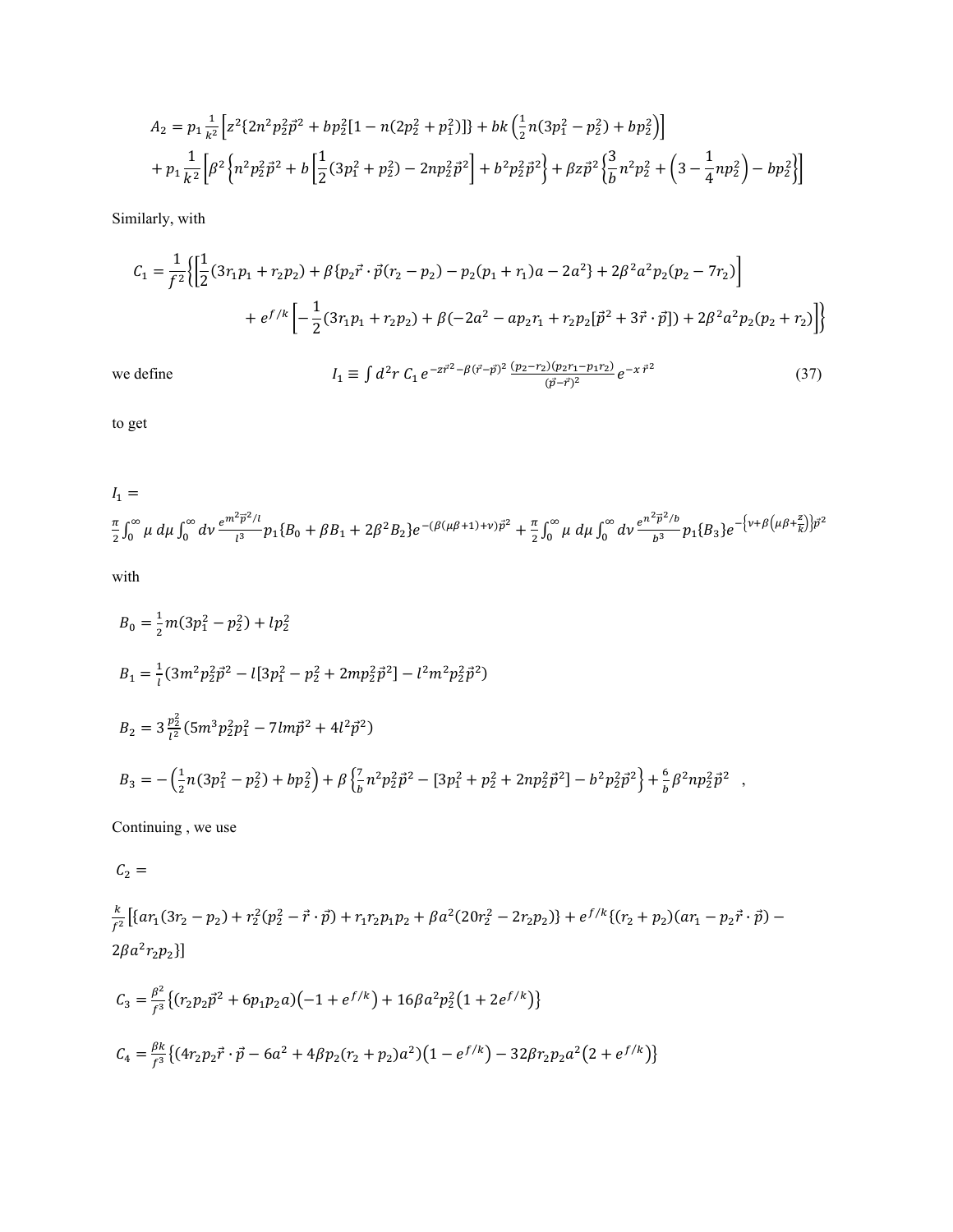$$
C_5 = \frac{k^2}{f^3} \left\{ (2r_2^2 \vec{r} \cdot \vec{p} - 4r_1r_2a + 48\beta a^2r_2^2) - 4\beta r_2(p_2 + r_2)a^2(-1 + e^{f/k}) \right\}
$$
  
\n
$$
C_6 = -\beta^2 \frac{p_2}{f^2 k} e^{f/k} \{-4p_1a + 2p_2 \vec{r} \cdot \vec{p} + 8\beta a^2 p_2^2 \}
$$
  
\n
$$
C_7 = -48\beta \frac{k^3}{f^4} a^2r_2^2(-1 + e^{f/k})
$$
  
\n
$$
C_8 = 48 \frac{\beta^3 k}{f^4} a^2 p_2^2 (1 - e^{f/k})
$$
  
\n
$$
C_9 = -96\beta^2 \frac{k^2}{f^4} r_2p_2 a^2 (1 - e^{f/k})
$$

to define for all  $k \geq 2$ 

$$
I_k \equiv \int d^2 r \, C_k \, e^{-z \vec{r}^2 - \beta(\vec{r} - \vec{p})^2} \frac{(p_2 - r_2)(p_2 r_1 - p_1 r_2)}{(\vec{p} - \vec{r})^2} e^{-x \, \vec{r}^2}
$$
(38)

The calculation of the integrals involved in each of the terms above is tedious and will be reported elsewhere; simultaneously an effort will be made to present the result of the calculation in a manner so as to appear as an extension of eq.(25) to the third order in  $\lambda$ .

To conclude, we have used the Schwinger expansion [7] in this paper to rework the Antonsen-Bormann idea[5,6]to obtain the  $\zeta(s)$  function to second order in the gravitational constant G for the Lagrangian density (1) in  $2 + 1$ dimensional curved space, the metric for the latter being defined by the stationary solutions[3,4] of the Einstein field equations.

## **Acknowledgements**

A preliminary version of this work was presented at FFP11 that was held in Paris, France from July  $6 - 9$ , 2010 and this was improved upon at the presentation at QTS7 that was held at Prague from Aug.7 – 13, 2011.I thank the respective organizers for their generous invitation to the two conferences and am grateful to the Indian Institute of Technology Madras for their financial support. I thank K.P.Deepesh, Ravi Shankar and G.Krishna Kumar for their generous assistance in the preparation of this manuscript. While working on this paper I have had useful correspondence with D.Broadhurst of The Open University, Milton Keynes, U.K , S.Laporta of INFN, Bologna,Italy and Ivan Gonzalez of the Universidad Santa Maria , Valparaiso, Chile and thank them for it..